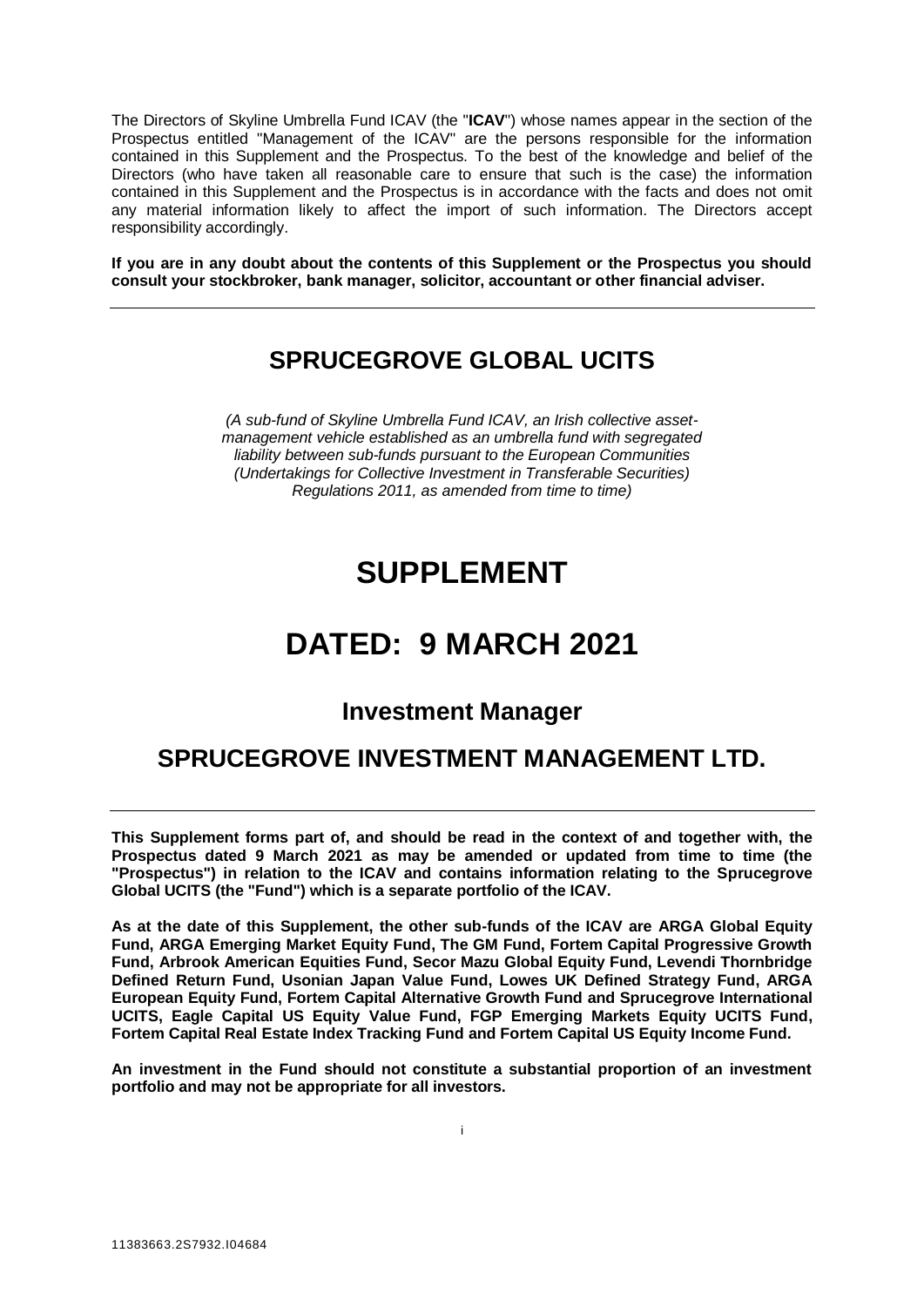# **TABLE OF CONTENTS**

| <b>CLAUSE</b> | <b>PAGE</b> |
|---------------|-------------|
|               |             |
|               |             |
|               |             |
|               |             |
|               |             |
|               |             |
|               |             |
|               |             |
|               |             |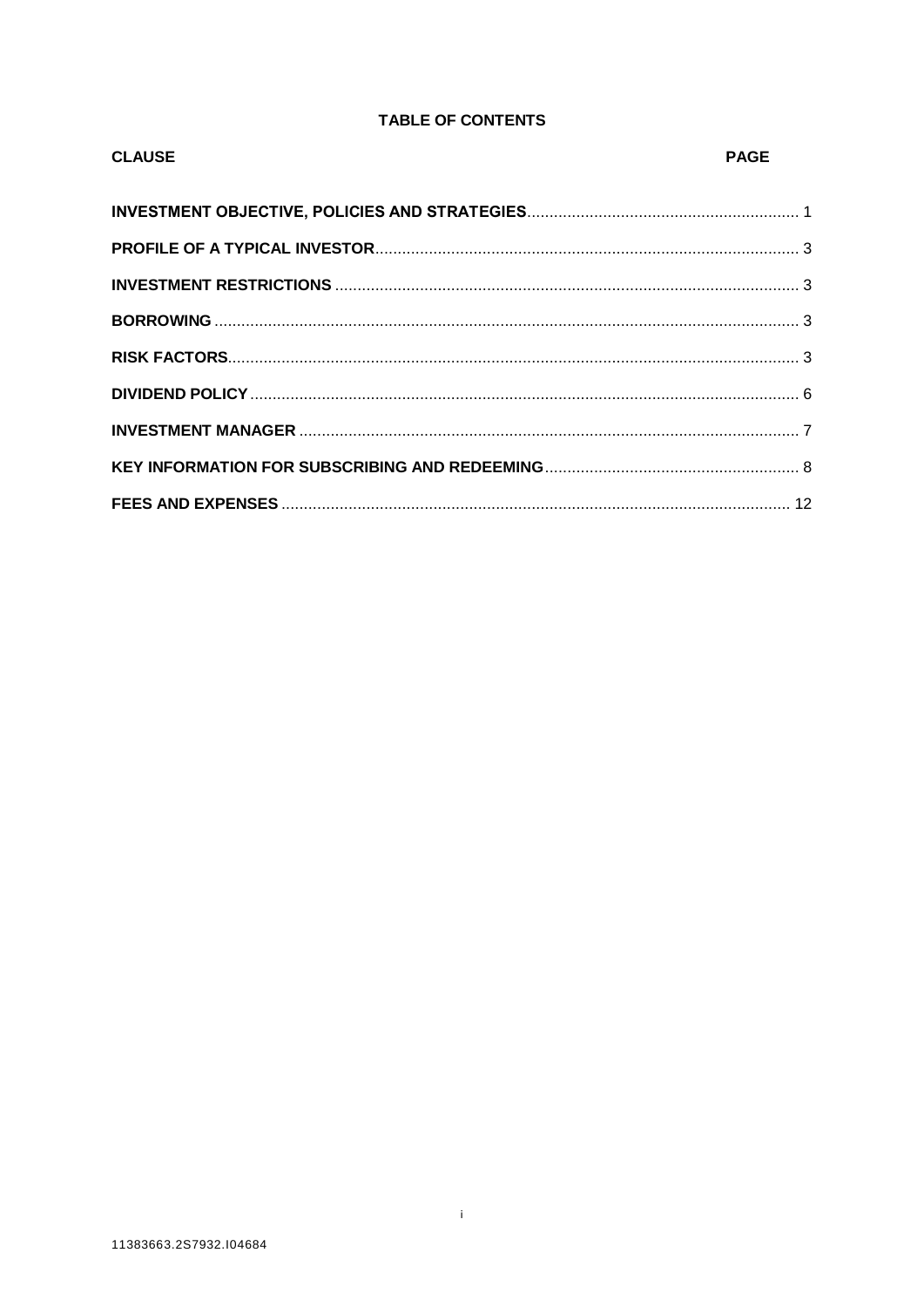# **INVESTMENT OBJECTIVE, POLICIES AND STRATEGIES**

#### <span id="page-2-0"></span>**Investment Objective**

The investment objective of the Fund is to maximize the long-term rate of return while seeking to preserve the investment capital of the Fund.

There is no guarantee or assurance that the investment objective of the Fund will actually be achieved.

#### **Investment Policy**

The Fund will primarily invest in publicly traded equity securities and equity related securities namely preferred stocks and rights, American Depository Receipts (ADRs) and Global Depository Receipts (GDRs). The equities in which the Fund invests will be listed and/or traded on the Markets set out in Appendix I of the Prospectus where applicable. The Fund will primarily invest in the United States, Japan, United Kingdom and other European and Asia/ Pacific countries represented in the MSCI World Index (the "**Performance Benchmark**"). The Fund is actively managed as the Investment Manager has discretion over the assets held in the Fund within the investment objective and policy.

The Fund is managed in reference to the Performance Benchmark as marketing issued by the Fund shows performance of the Fund compared against the Performance Benchmark and the Fund aims to outperform the Performance Benchmark. Investments for the portfolio are not specifically selected from constituents of the Performance Benchmark and the Fund's investment policy is in no way constrained. The degree of deviation from the Performance Benchmark may be significant. The Fund does not use the Performance Benchmark for the purpose of tracking the return of the Fund or defining the asset allocation of the portfolio. Accordingly, the Performance Benchmark is not a benchmark as defined by the Benchmark Regulations (EU) 2016/1011.

On an exceptional basis the fund may receive warrants as a result of a corporate action. The Investment Manager will seek to divest of such warrants acting in the best interests of shareholders.

For cash and risk management purposes, the Fund may also seek to hold up to 10% in ancillary liquid assets such as cash and cash equivalents (including but not limited to short term fixed income, short term money market instruments, commercial paper, certificates of deposit, treasury bills, U.S. Government securities and non U.S. currencies).

The Fund will be diversified by region, country, sector and company holdings. The Fund will seek to invest in the Americas, plus a minimum three countries from the Europe, Middle East and Africa region and two countries from the Asia Pacific region.

The Fund will seek maintain the following minimum and maximum country weightings:

| Japan                                  | 0%-30% of the Net Asset Value  |
|----------------------------------------|--------------------------------|
| United Kingdom                         | 5%-20% of the Net Asset Value  |
| <b>United States</b>                   | 20%-65% of the Net Asset Value |
| Total other countries                  | 0%-15% of the Net Asset Value  |
| <b>Total Emerging Market countries</b> | 0%-10% of the Net Asset Value  |

The Fund will seek to invest in a minimum of seven of the eleven MSCI sectors<sup>1</sup> and a maximum of 30% of the Net Asset Value in an individual sector at all times. The Fund will seek to invest in a minimum of 60 companies and will seek to limit investment in any one company to no more than a maximum of 5% of the Net Asset Value. The Fund may also seek to limit maximum ownership of any

l

<sup>&</sup>lt;sup>1</sup> The eleven MSCI sectors are energy, materials, industrials, consumer discretionary, consumer staples, health care, financials, information technology, communication services, utilities and real estate.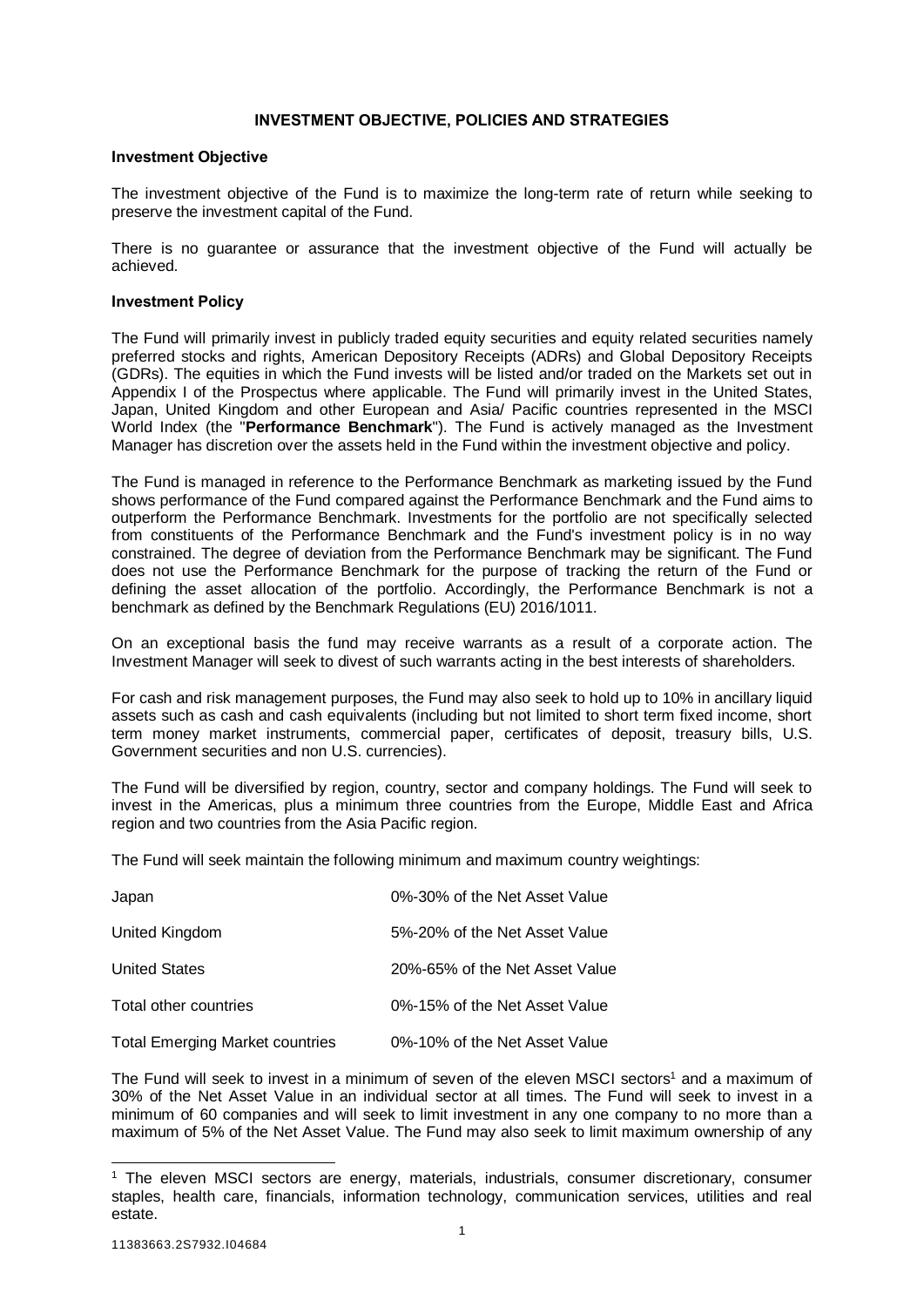company to the lesser of 5% of the outstanding shares in the company or 10% of the free float (the portion of shares of the company that are in the hands of public investors as opposed to locked-in stock held by promoters, company officers, controlling-interest investors, or government).

The Fund shall at all times have the flexibility to deviate from its normal exposures outlined above. It is anticipated that any such deviations from its normal exposures shall be for short periods only.

The Investment Manager uses its discretion as to when to invest in these asset classes, based on the Investment Manager's investment process described below, which considers conditions in equity markets and may reduce the effects of the volatility of equity markets on the Fund's portfolio and preserve the capital of the Fund.

# **Investment Process**

The Investment Manager follows a bottom-up, value-oriented approach with a focus on the following factors:

- For purchases: attractive valuations and a history of financial performance, a secure financial position, reputable management, and long term growth opportunity in terms of sales and earnings.
- For sales: an adverse change in the fundamentals of the company and a valuation that the Investment Manager believes exceeds the company's intrinsic value.

The Investment Manager employs sound internal investment research as a cornerstone of their investment management process. It is the Investment Managers belief that each investment should be based on thorough internal research, offer safety of capital, and promise a satisfactory long term rate of return.

The Investment manager has a working list of approximately 350 companies (the "Working List") that must meet their quality criteria. The Investment Manager considers the following criteria to identify companies on the Working List: nature of industry; competitive position, historical growth; historical profitability; financial position; growth outlook; management; and environmental, social and governance considerations. The Investment Manager considers the MSCI ESG Ratings, which provides evaluations of individual company environmental, social and governance standards and ranks them relative to their local market and to MSCI's global universe. The Working list is valued on an ongoing basis and should a company on the Working List change in value, the Investment Manager may make a decision to invest, increase an existing investment or divest.

The Fund does not currently use financial derivative instruments (FDI). If the Fund proposes to use financial derivative instruments in the future the Supplement will be updated accordingly and a risk management process will be prepared and submitted to the Central Bank in accordance with Central Bank UCITS Regulations/Guidance prior to the Fund engaging in FDI transactions.

#### **Sustainable Investment**

For the purposes of Regulation (EU) 2019/2088 of the European Parliament and of the Council of 27 November 2019 on sustainability-related disclosures in the financial services sector (the "SFDR"), the Supplement has been drafted with the intention of complying with the disclosure requirements of Article 6 and Article 8 of the SFDR, however, noting the relevant regulatory technical standards are not yet available.

The Fund aims to promote environmental, social, and governance ("ESG") characteristics through its investment selection process as described above. ESG characteristics are defined as environmental, social or governance criteria that have a positive environmental and/or social impact. The Investment Manager selects investments based on their quality criteria which reflects that a company's profitability, financial strength, sustainability of competitive advantages, growth prospects and reputable management are critical markers of quality, however, it also recognises that these markers can be utilised to evaluate and score a company on ESG factors.

The Investment Manager is a signatory to the UN Principles for Responsible Investment ("UNPRI"),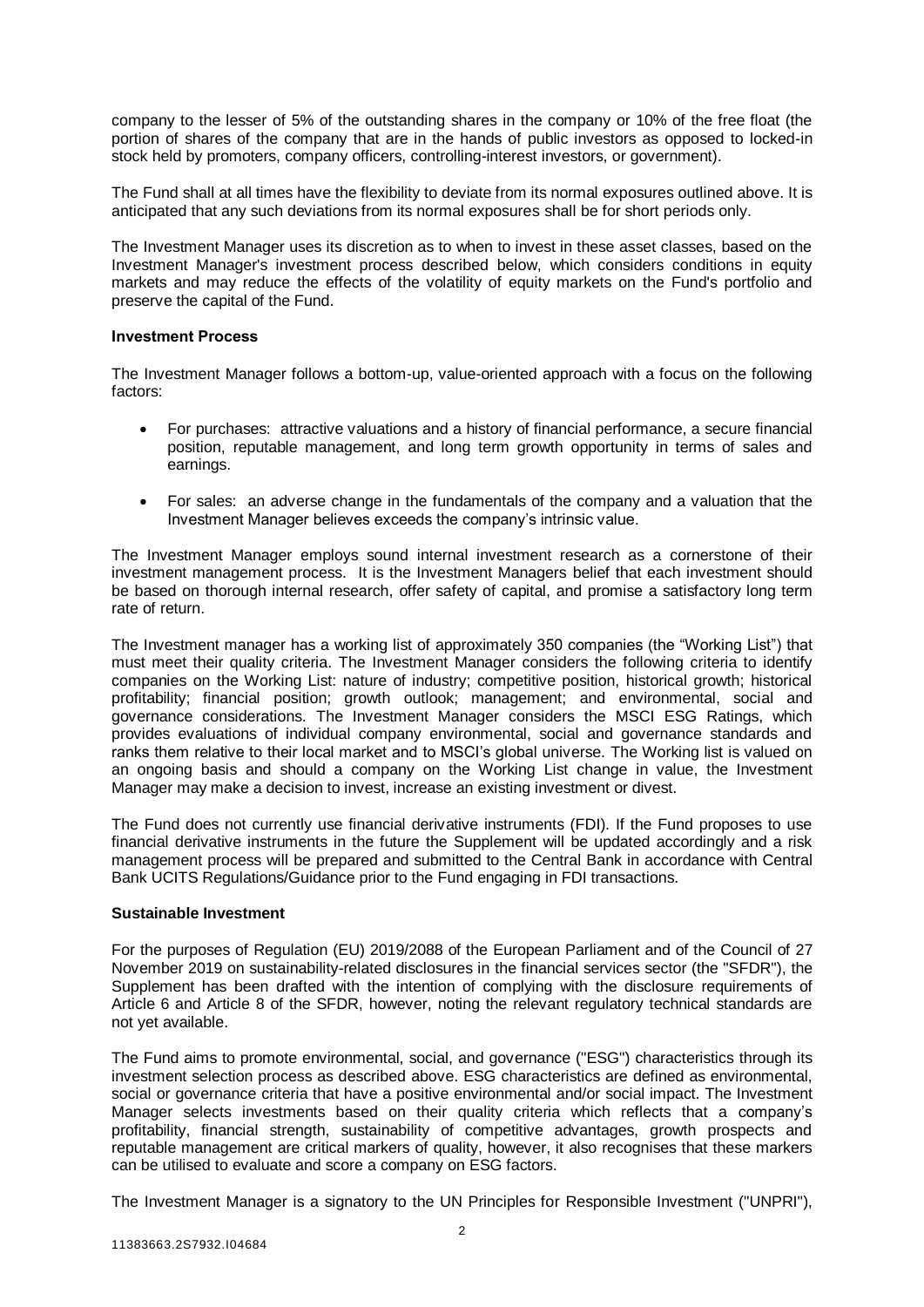thereby undertaking to incorporate ESG issues into its analysis and decision-making processes in the investment area. The Investment Manager incorporates the principles of UNPRI in its evaluation of the environmental, social and governance considerations that are most relevant to a company's ability to sustain their quality ranking. The Investment Manager also considers the MSCI ESG Ratings as described above. ESG considerations are factored throughout the Investment Manager's fundamental analysis used to select companies for the Working List.

The Investment Manager integrates ESG into their ongoing discussions with the companies in which they invest including meeting with Corporate Social Responsibility (CSR) representatives and discussing the executive remuneration and ESG factors with management. If through these engagements the Investment Manager's view of a company's relevant characteristics changes, their score will be updated accordingly and their position on the Working List evaluated.

# **Leverage of the Fund**

The Fund employs the commitment approach in measuring its global exposure. The Fund does not intend to employ any leverage.

# **PROFILE OF A TYPICAL INVESTOR**

<span id="page-4-0"></span>The Fund is suitable for investors who are willing to tolerate the medium to high risks of investing in international equity and who are seeking long-term capital appreciation.

# **INVESTMENT RESTRICTIONS**

<span id="page-4-1"></span>The general investment restrictions set out under the heading Investment Restrictions in the Prospectus are deemed to apply at the time of purchase of the Investments. If such limits are exceeded for reasons beyond the control of the ICAV, or as a result of the exercise of subscription rights, the ICAV must adopt, as a priority objective, the remedying of the situation, taking due account of the interests of Shareholders.

#### **BORROWING**

<span id="page-4-2"></span>In accordance with the general provisions set out in the Prospectus under the heading Borrowing and Lending Powers, the Fund may borrow up to 10% of its total Net Asset Value on a temporary basis and not for speculative purposes.

#### **RISK FACTORS**

<span id="page-4-3"></span>Investment in the Fund carries with it a degree of risk including, but not limited to, the risks described in the "Risk Factors" section of the Prospectus. These investment risks are not purported to be exhaustive and potential investors should review the Prospectus and this Supplement carefully and consult with their professional advisers before making an application for Shares. There can be no assurance that the Fund will achieve its investment objective. The following additional risks apply to the Fund:

**The value of investments and income from them can go down as well as up (this may partly be the result of exchange rate fluctuations in investments which have an exposure to foreign currencies) and investors may not get back the full amount invested. An investment in the Fund should not constitute a substantial proportion of an investment portfolio and may not be appropriate for all investors.** 

#### **Market Risks in General**

The Investment Manager's strategies are subject to some dimension of market risk, including, but not limited to, directional price movements, deviations from historical pricing relationships, changes in the regulatory environment and changes in market volatility.

The particular or general types of market conditions in which the Fund may incur losses or experience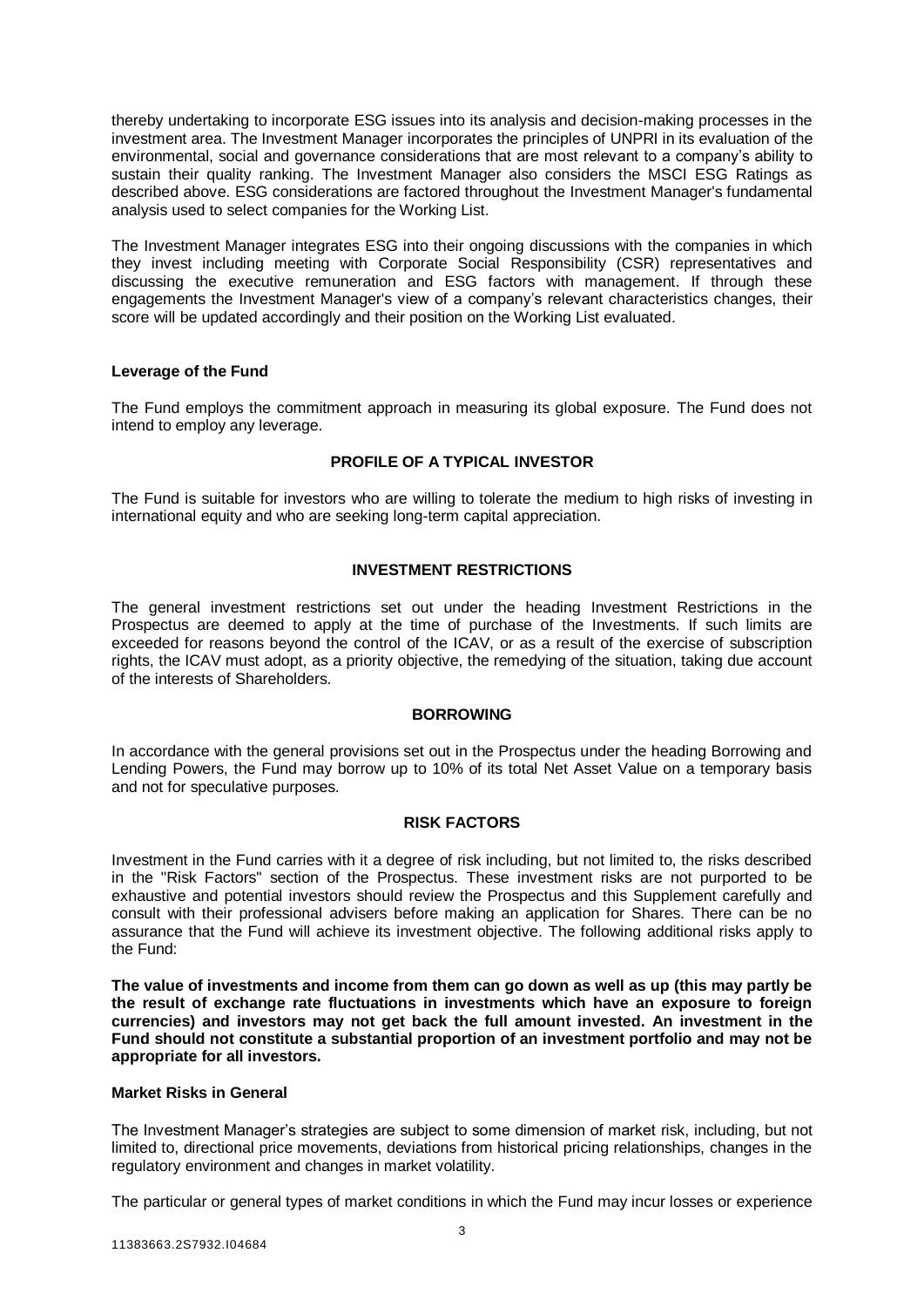unexpected performance volatility cannot be predicted, and the Fund may materially underperform other investment funds with substantially similar investment objectives and approaches.

# **Equity Securities**

The Fund's equity investments may involve substantial risks and may be subject to wide and sudden fluctuations in market value, with a resulting fluctuation in the amount of profits and losses. Equity prices are directly affected by issuer specific events, as well as general market conditions. Equity investments are subordinate to the claims of an issuer's creditors and, to the extent such securities are common securities, preferred stockholders. Dividends customarily paid to equity holders can be suspended or cancelled at any time. In addition, in many countries, investing in common stocks is subject to heightened regulatory and self regulatory scrutiny as compared to investing in debt or other financial instruments. For the foregoing reasons, investments in equity securities can be highly speculative and carry a substantial risk of loss of principal.

#### **Material Non-Public Information**

From time to time, the Investment Manager may come into possession of what it reasonably believes may be determined to be material non-public information concerning the issuer of a security held by the Fund or any of such issuer's affiliates. Under applicable securities laws, this may limit the Investment Manager's flexibility to buy or sell such security for the Fund and other accounts and funds managed by the Investment Manager. Such limitations on the Investment Manager's ability to trade could have an adverse affect on the Fund. Although the Investment Manager has adopted procedures to monitor the receipt of material non-public information, there is no guarantee that the Investment Manager will know whether an employee of the Investment Manager is in possession of material non-public information or will be able to prevent such information from being used for the benefit or detriment of the Fund.

Receipt of material non-public information about the Fund's investments may restrict the ability of the Fund to satisfy withdrawal requests. If a withdrawal request is received by the Fund during a period when trading restrictions are imposed on the Fund due to the Investment Manager's reasonable determination that it is in possession of material non-public information regarding the Fund's investment, the Fund may suspend withdrawals.

#### **Reliance on Corporate Management and Financial Reporting**

The Investment Manager will rely on the financial information made available by the issuers in which the Fund will invest. The Investment Manager has no ability to independently verify the financial information disseminated by the numerous issuers in which the Fund may invest and is dependent upon the integrity of both the management of these issuers and the financial reporting process in general. Corporate mismanagement, fraud and accounting irregularities relating to the issuers of investments held by the Fund may result in material losses. Equity prices are particularly vulnerable to corporate mismanagement.

#### **Emerging Markets Investing**

The Fund may invest a portion of its assets in the securities of, or instruments providing exposure to, less developed countries or countries with new or developing capital markets ("Emerging Markets"). The Fund will not invest more than 10% in emerging markets.

The value of Emerging Market currencies and securities may be drastically affected by political developments in the country of issuance. In addition, the existing governments in the relevant countries could take actions that could have a negative impact on the Fund, including nationalization, expropriation, imposition of confiscatory taxation or regulatory or imposition of withholding taxes on interest payments.

Some of the countries in which the Fund may invest have experienced political, economic and/or social instability. Many such countries have also experienced dramatic swings in the value of their national currency. There can be no assurance that such instability or such fluctuations will not occur in the future and, if they do occur, that they will not have a substantial adverse effect on the performance of the Fund.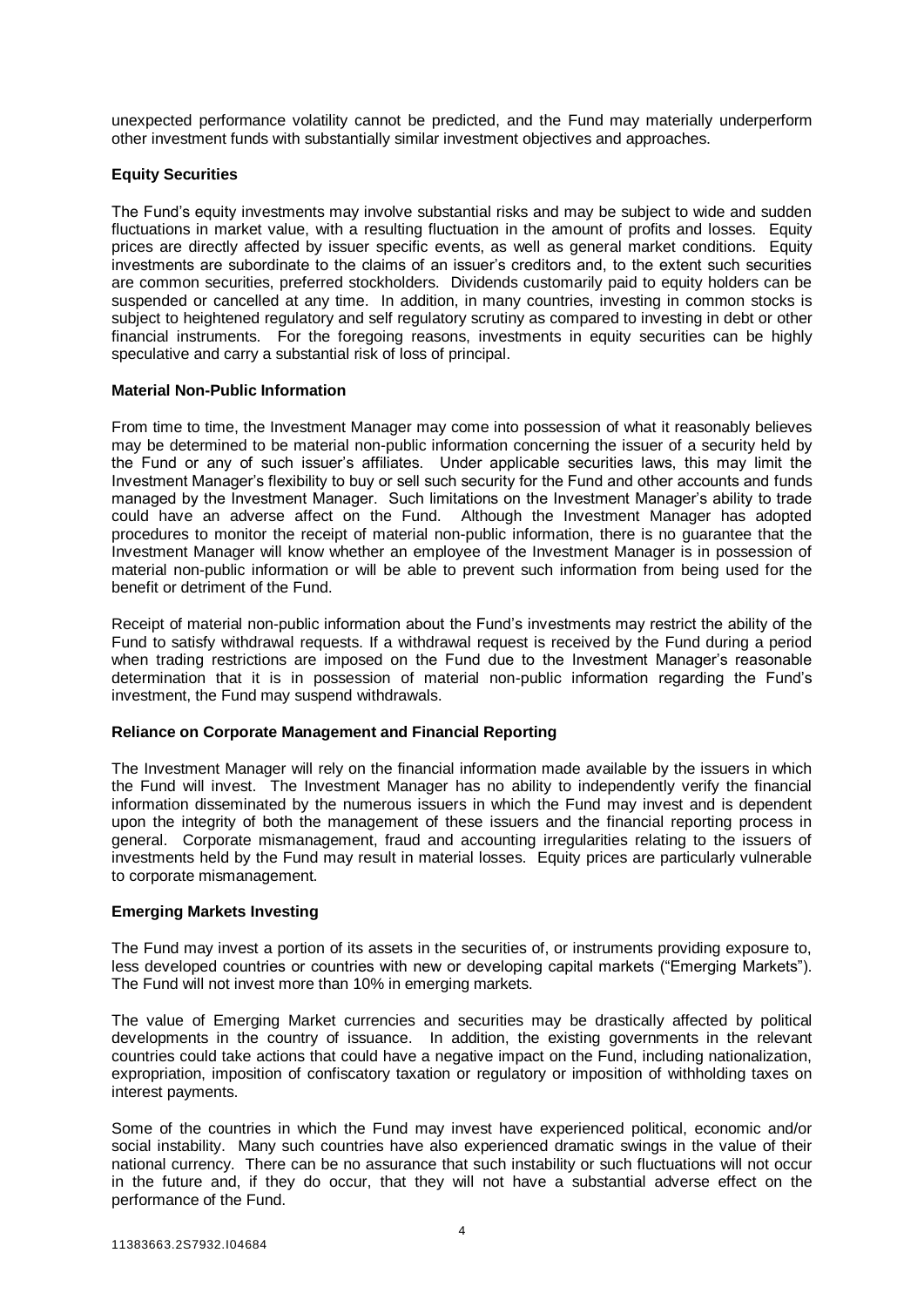The economies of many of the Emerging Market countries are still in the early stages of modern development and are subject to abrupt and unexpected change. In many cases, governments retain a high degree of direct control over the economy and may take actions having sudden and widespread effects. Also, many Emerging Market country economies have a high dependence on a small group of markets or even a single market. Emerging Market countries also tend to have periods of high inflation and high interest rates, as well as substantial volatility in interest rates, which could affect the Fund adversely.

Foreign investment in the Emerging Market countries is in some cases restricted. Many of these countries have non convertible currencies and the value of investments may be affected by fluctuation in available currency rates and exchange control regulations. The remittance of profits may therefore be restricted, and the Fund may utilize swaps and other forms of indirect investment to access such markets. Moreover, the banking systems in these countries are not fully developed and considerable delays may occur in the transfer of funds within, and the remittance of monies out of, Emerging Market countries.

Certain Emerging Markets countries are particularly likely to require identifying information about entities and persons who have direct, or even indirect, exposure to the securities of issuers in those countries. This may result in the Fund being asked to provide information about investors to Emerging Market regulators or to the brokers who are providing services to the Fund in connection with trading activities. Such information may include, but may not be limited to, the identities and addresses of the investors.

#### **American Depository Receipts and Global Depositary Receipts**

American Depository Receipts (ADRs) are depository receipts typically issued by a U.S. bank or trust company that evidence ownership of underlying equity securities issued by a foreign corporation. Global Depository Receipts (GDRs) are typically issued by foreign banks or trust companies, although they also may be issued by U.S. banks or trust companies, and evidence ownership of underlying equity securities issued by either a foreign or a United States corporation. Fees and expenses related to holding these securities along with fluctuations in foreign exchange rates and tax treaties could cause an ADR or GDR to be of lesser value than its underlying security. ADRs and GDRs may also entail the risk of loss as a result of the fact they may offer fewer legal rights than the underlying security or that the issuer changes its terms or terminates the ADR or GDR all together.

# **Currency Risk**

The Fund may invest in securities or other instruments denominated in currencies other than the US Dollar, the Fund's base currency. Such investments involve various currency risks, including unfavorable currency exchange rate developments and political or governmental intervention in currency trading or valuation. These risks are higher in Emerging Markets.

Because the Fund will determine its Net Asset Value in US Dollar, with respect to trading on non-US Dollar markets it is subject to the risk of fluctuation in the exchange rate between the local currency and US Dollars and to the possibility of exchange controls.

#### **Institutional and Counterparty Risk**

Institutions, such as brokerage firms, banks and broker dealers, generally have custody of the Fund's portfolio assets and may hold such assets in "street name." Bankruptcy or fraud at one of these institutions could impair the operational capabilities or the capital position of the Fund. The Fund attempts to limit its investment transactions to well capitalized and established banks and brokerage firms in an effort to mitigate such risks.

The recent events surrounding the bankruptcies or similar proceedings with respect to various parties have demonstrated the risk that assets which a trader such as the Fund believed were custodial under statutory and regulatory protections could be subject to various risks and not subject to certain protections.

The banks or brokerage firms selected to act as the Fund's custodians may become insolvent, causing the Fund to lose all or a portion of the funds or securities held by those custodians.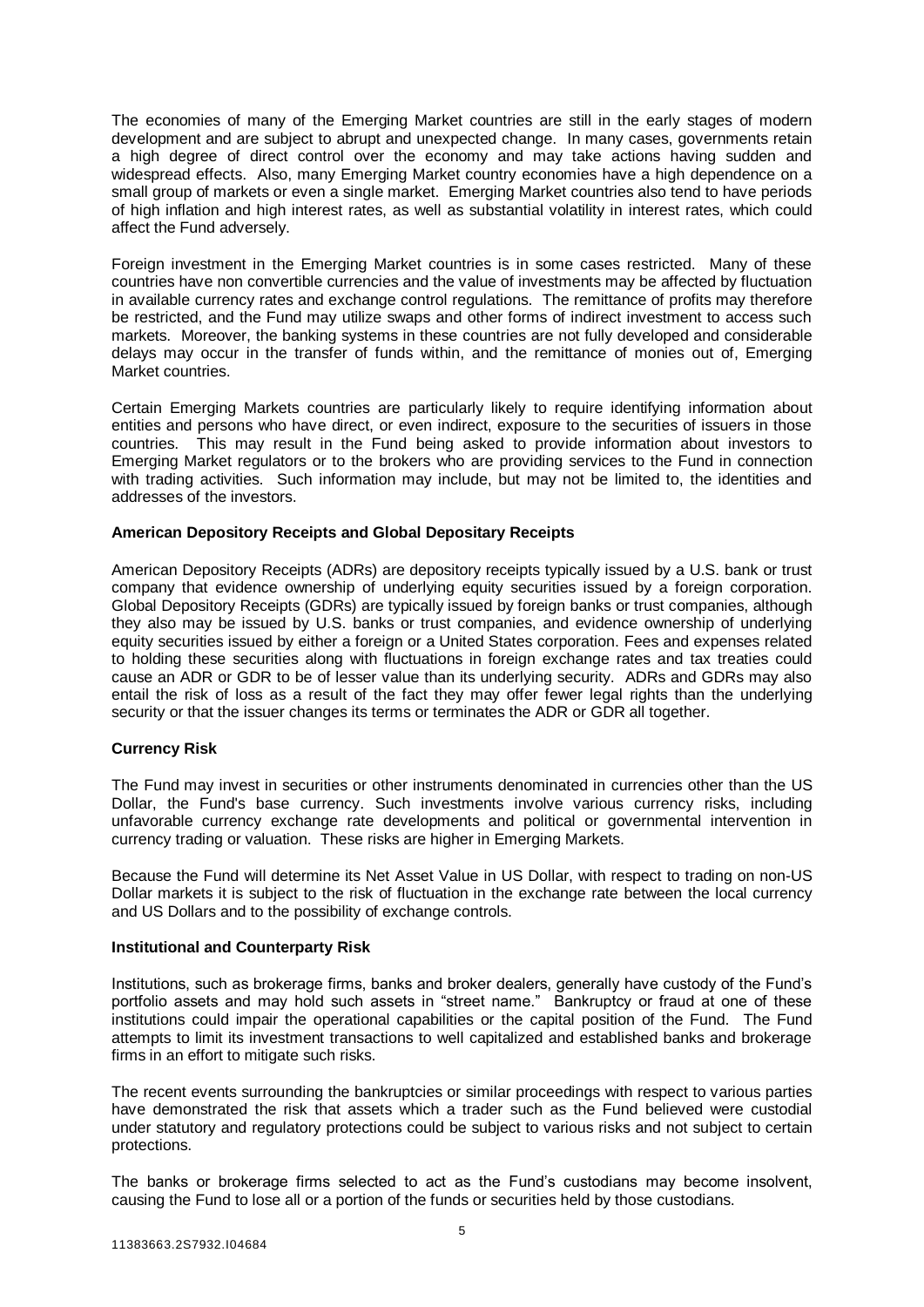The Investment Manager is not restricted from dealing with any particular counterparty or from concentrating any or all transactions with one counterparty. The ability of the Investment Manager to transact business with any one or number of counterparties, the lack of any meaningful or independent evaluation of such counterparties' financial capabilities and the absence of a regulated market to facilitate settlement may increase the potential for losses by the Fund.

#### **Sustainability Risk**

Pursuant to the SFDR, the Fund is required to disclose the manner in which sustainability risks are integrated into the investment decision of the Fund and the results of the assessment of the likely impacts of sustainability risks on the returns of the Fund.

Such risks are principally linked to climate-related events resulting from climate change (the so-called physical risks) or to the society's response to climate change (the so-called transition risks), which may result in unanticipated losses that could affect the Funds' investments and financial condition. Social events (e.g. inequality, inclusiveness, labour relations, investment in human capital, accident prevention, changing customer behaviour, etc.) or governance shortcomings (e.g. recurrent significant breach of international agreements, bribery issues, products quality and safety, selling practices, etc.) may also translate into sustainability risks.

The Investment Manager integrates sustainability risks into its investment decision making and risk monitoring of the Fund to the extent that they represent potential or actual material risks and/or opportunities to maximising the long-term risk-adjusted returns. The Investment Manager's assessment is that integration of sustainability risks should help mitigate the potential material negative impact of such risks on the returns of the Fund, although there can be no assurance that all such risks will be mitigated.

#### **General risks associated with ESG investing**

Use of ESG criteria by the Investment Manager to select investments for the Fund involves a degree of subjectivity on the part of the Investment Manager. There can be no assurance that the ESG criteria taken into account by the Investment Manager will result in the Fund's investments aligning with a Shareholder's specific values or beliefs. The ESG criteria may be amended at any time without prior notice being given to a Fund or its Shareholders.

The selection of investments based on the Investment Manager's ESG criteria may affect the Fund's ability to select, or maintain exposure to, certain investments. This may result in the performance of the Fund differing from a fund with a similar strategy that does not take ESG criteria into consideration.

**The Fund will, on request, provide supplementary information to Shareholders relating to the risk management methods employed, including the quantitative limits that are applied and any recent developments in the risk and yield characteristics of the main categories of investments.**

#### **DIVIDEND POLICY**

<span id="page-7-0"></span>The Directors may declare a dividend in respect of all share classes such that substantially all of the net income relating to such Shares shall be distributed on an annual basis. Such dividends shall be paid to Shareholders in accordance with the terms of the Prospectus as set out in the section entitled "Dividend Policy". Where dividends are declared, payments of such dividends are expected to be made to Shareholders within 7 Business Days of 31 January, as appropriate.

If the dividend policy of a Class should change, full details will be provided in an updated Supplement and all Shareholders will be notified in advance.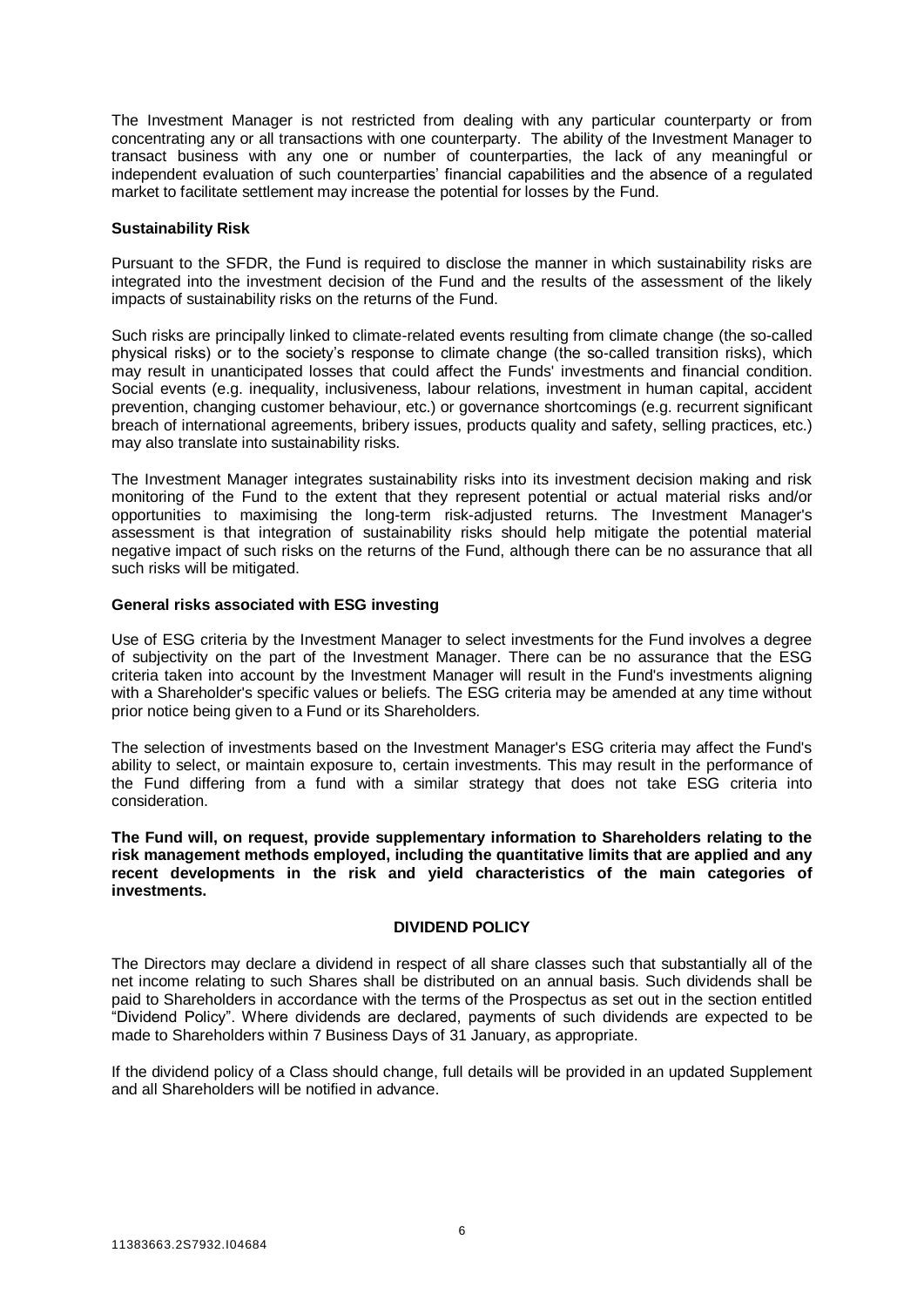# **INVESTMENT MANAGER**

<span id="page-8-0"></span>The ICAV has appointed Sprucegrove Investment Management Ltd. as Investment Manager to the Fund (the "**Investment Manager**"). The Investment Manager is a corporation incorporated under the laws of the Province of Ontario with its principal office at 181 University Avenue, Suite 1300, Toronto, Ontario, Canada, M5H 3M7. The Investment Manager is registered as an investment adviser under the U.S. Investment Advisers Act of 1940, and as an investment fund manager and portfolio manager with the Ontario Securities Commission. As of June 30, 2019, the Investment Manager had approximately €12,660,484,000 in assets under management.

The Investment Manager is responsible for the discretionary investment activities and also provides management support services to the Fund.

The Investment Management Agreement dated 12 April, 2019 between the ICAV and the Investment Manager provides that the appointment of the Investment Manager will continue unless and until terminated by either party giving to the other not less than 90 days' written notice although in certain circumstances, as set out in the Investment Management Agreement, the Investment Management Agreement may be terminated forthwith by notice in writing by either party to the other. The Investment Management Agreement contains certain indemnities payable out of the assets of the relevant Fund in favour of the Investment Manager which are restricted to exclude matters resulting from the fraud, wilful default or gross negligence of the Investment Manager in the performance or non-performance of its obligations and duties.

The Investment Management Agreement contains limited recourse provisions under which the recourse against the ICAV of the Investment Manager in respect of any claims arising under or in relation to the Investment Management Agreement is expressed to be limited to the Fund established in respect of the Shares to which such claims relate.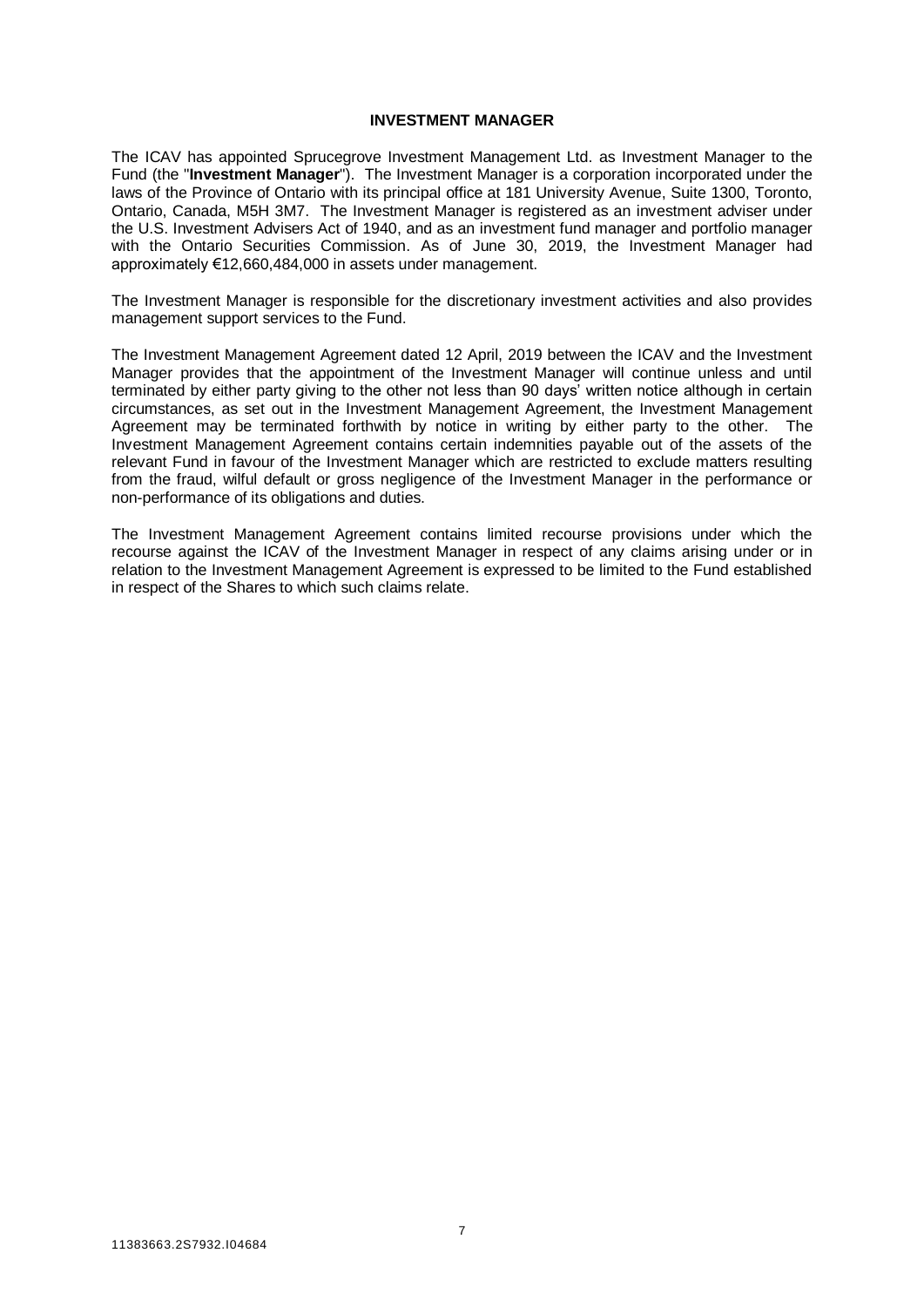# **KEY INFORMATION FOR SUBSCRIBING AND REDEEMING**

<span id="page-9-0"></span>Classes

| Classes      | Currency   | Minimum Initial Subscription |
|--------------|------------|------------------------------|
| A EUR        | <b>EUR</b> | €5,000,000                   |
| <b>B EUR</b> | <b>EUR</b> | €15,000,000                  |
| C EUR        | <b>EUR</b> | €50,000,000                  |
| D EUR        | <b>EUR</b> | €100,000,000                 |
| E EUR        | <b>EUR</b> | €400,000,000                 |
| F EUR*       | <b>EUR</b> | €20,000,000                  |
| A GBP        | <b>GBP</b> | £5,000,000                   |
| <b>B GBP</b> | <b>GBP</b> | £15,000,000                  |
| C GBP        | <b>GBP</b> | £50,000,000                  |
| D GBP        | <b>GBP</b> | £100,000,000                 |
| $E$ GBP      | <b>GBP</b> | £400,000,000                 |
| F GBP*       | <b>GBP</b> | £20,000,000                  |
| A USD        | <b>USD</b> | \$5,000,000                  |
| <b>BUSD</b>  | <b>USD</b> | \$15,000,000                 |
| C USD        | <b>USD</b> | \$50,000,000                 |
| <b>DUSD</b>  | <b>USD</b> | \$100,000,000                |
| E USD        | <b>USD</b> | \$400,000,000                |
| F USD*       | <b>USD</b> | \$20,000,000                 |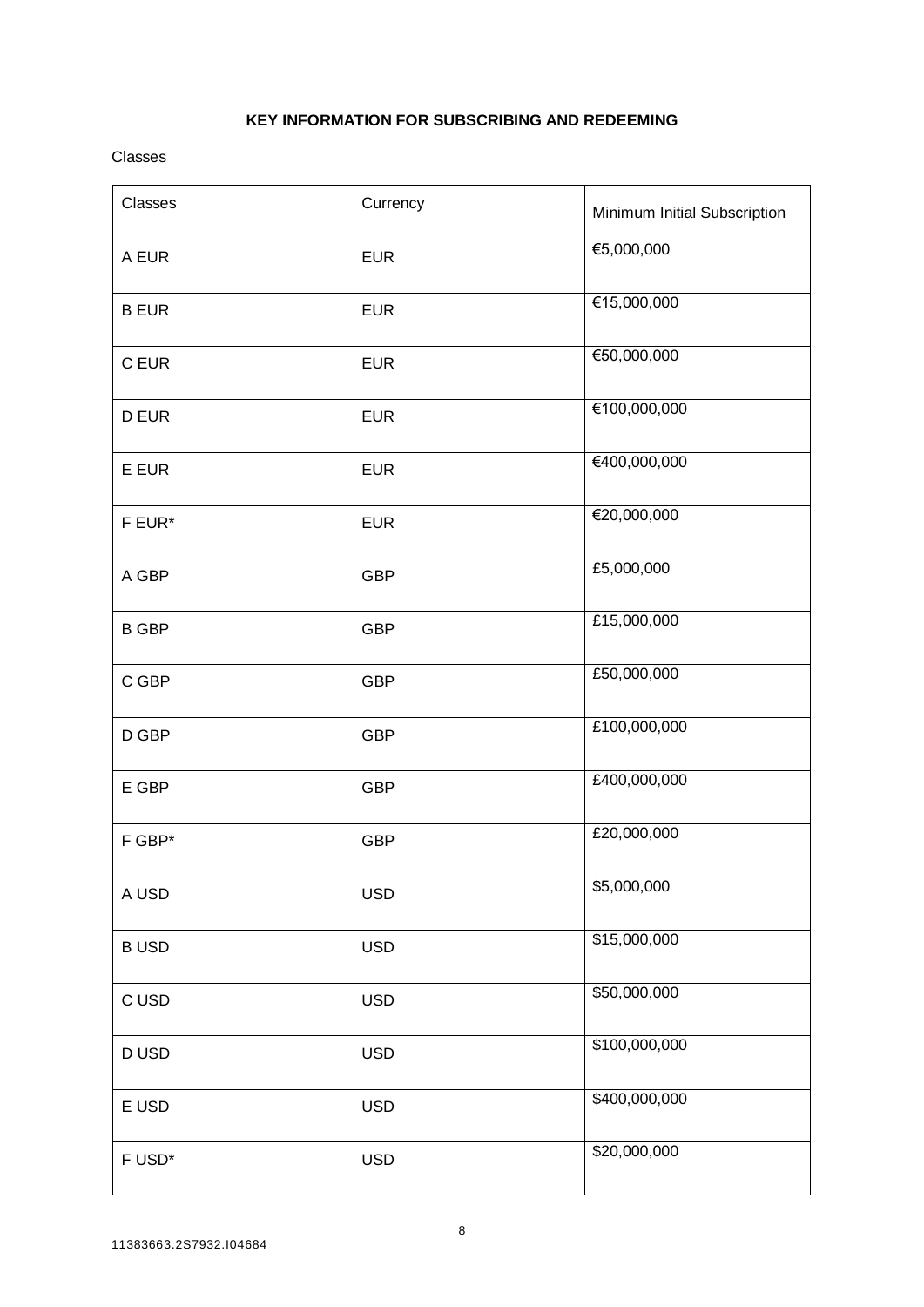The creation of further Share Classes, which may be hedged or non-hedged, must be notified to, and cleared, in advance with the Central Bank.

\*The Directors shall close the Class F to further subscriptions 12 months after the Initial Offer Period begins. Existing investors in Class F may continue to subscribe for new shares in Class F after the 12 months have lapsed. The 12 months may be extended up to 24 months at the discretion of the **Directors** 

#### **Details of minimum investments**

The Classes are available to Shareholders who make an initial investment as disclosed in the table above or such other amounts as the Directors may from time to time determine. The Directors may, at their discretion, accept minimum initial investments which do not meet the relevant threshold.

#### **Base Currency**

The Base Currency of the Fund is USD.

#### **Initial Issue Price**

The Initial Issue Price per Share for each Class will be \$10,  $\epsilon$ 10 or £10 as applicable based on the currency of each Class.

#### **Initial Offer Period**

The Initial Offer Period for all Classes shall be the period from 9:00 am (Irish time) on 6 January 2021 and ending at 5:00 pm (Irish time) on 3 June 2021 or such shorter or longer period as any one Director may decide in accordance with the Central Bank's requirements.

#### **Business Day**

Any day other than a Saturday or Sunday on which commercial banks are open for business in New York, United States of America and Dublin, Ireland (and in any other financial centre that the Directors may determine, and notify in advance to Shareholders, to be relevant for the operations of the Fund).

#### **Dealing Day**

Each Thursday of every week, or if such day is not a Business Day, the following Business Day, with the exception of the last week of each calendar month in which case the Dealing Day will be the last Business Day of the month, and such additional Business Day(s) as the Directors may determine and notify in advance to Shareholders.

#### **Dealing Deadline**

The Dealing Deadline is 3:00pm (Irish time) five (5) Business Days prior to the relevant Dealing Day or such other times as the Directors may determine and notify in advance to Shareholders. The Directors may agree to accept applications after the Dealing Deadline, only in exceptional circumstances, provided such applications are received before the first asset of the Fund is valued with respect to the relevant Valuation Point for the relevant Dealing Day.

#### **Valuation Point**

The Valuation Point shall be the close of business in the relevant market on each Dealing Day, being the time at which the latest available closing prices on relevant stock exchanges or markets are used for the purpose of the valuation of assets and liabilities of the Fund (or such other time as the Directors may in their discretion determine). For the avoidance of doubt, the Valuation Point for a particular Dealing Day shall not be before the Dealing Deadline relevant to such Dealing Day.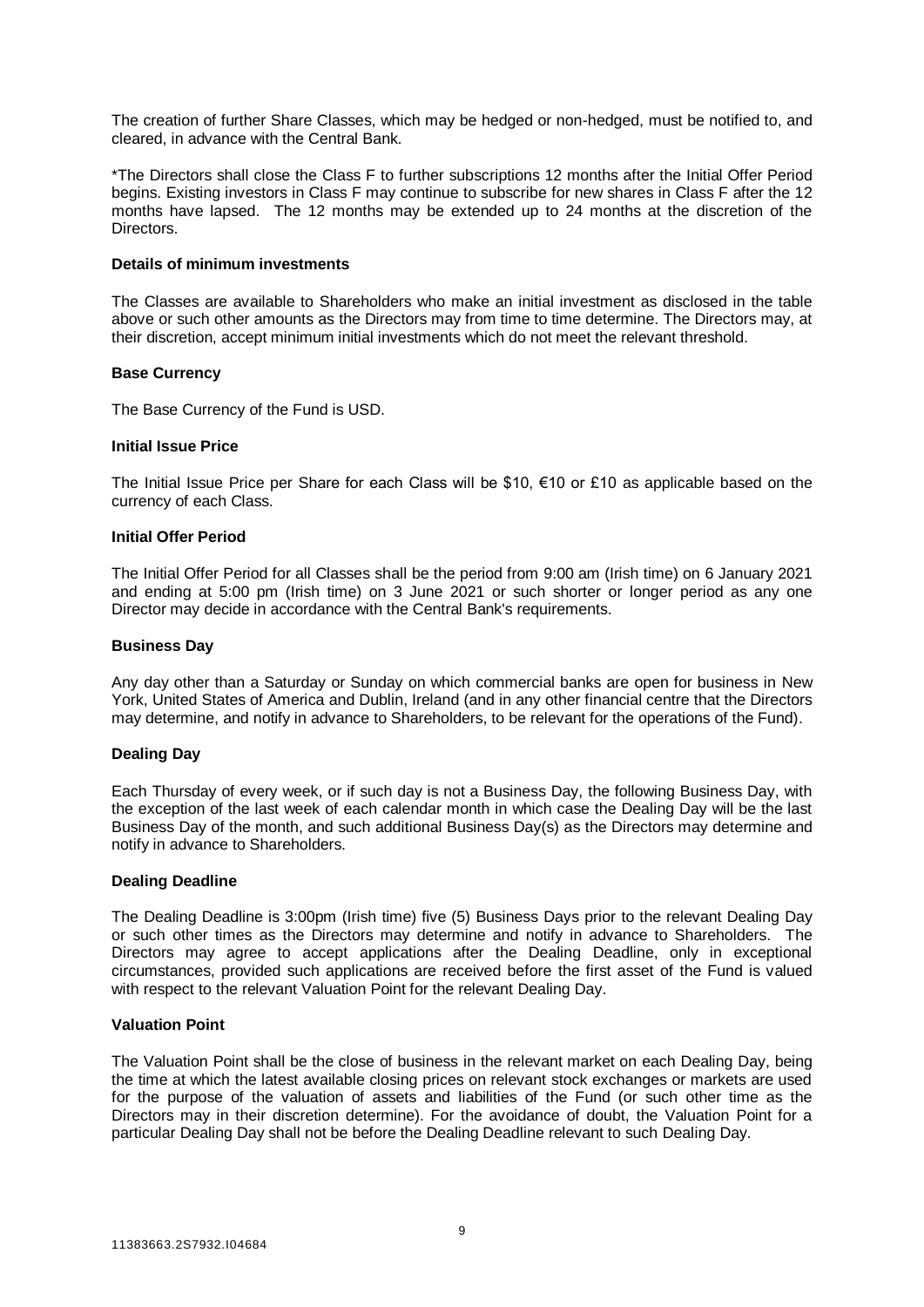# **Settlement Date**

Subscriptions will not be processed until the original Account Opening Form and all required identity verification documents (and all supporting documentation) have been received and verified by the Administrator. Upon receipt of your account number from the Administrator subscription monies should be paid to the Subscription/Redemptions Account specified in the Subscription Form (or such other account specified by the Administrator) so as to be received in cleared funds by no later than the two (2) Business Day following the Dealing Day or such later time as the directors may agree from time to time.

Monies in the Subscription/Redemptions Account will become the property of the Fund upon receipt and during the period between receipt of subscription monies and the Dealing Day on which Shares are issued, investors will be treated as unsecured creditors of the Fund. Investors' attention is drawn to the risk factor under the heading "*Subscriptions/Redemptions Account Risk*" as set out in the Prospectus.

If payment in full and/or a properly completed Account Opening form and all required identity verification documents (and all supporting documentation) have not been received by the relevant times stipulated above, the application to subscribe may be refused, or in the event of non-clearance of funds, the allotment of Shares made in respect of such application may, at the discretion of the Directors, be cancelled, or, alternatively, the Directors may treat the application as an application for such number of Shares as may be purchased with such payment on the Dealing Day next following receipt of payment in full of cleared funds or a properly completed Account Opening Form and all required identity verification documentation (and all supporting documentation).

Payment of redemption monies will normally be made by electronic transfer to the account of record of the redeeming Shareholder within five (5) Business Days of the relevant Dealing Day but in any event payment will not exceed ten (10) Business Days from the Dealing Deadline.

The Administrator may refuse to pay or delay payment of redemption proceeds where the requisite information for verification purposes has not been produced by a Shareholder. During this time, any such redemption proceeds will be held in the Subscriptions/Redemptions Account and shall remain an asset of the Fund. During this period, the Shareholder will rank as an unsecured creditor of the Fund until such time as the Administrator is satisfied that its anti-money-laundering procedures have been fully complied with, following which redemption proceeds will be released to the relevant Shareholder. Accordingly, Shareholders are advised to promptly provide the ICAV or the Administrator (as appropriate) with all documentation requested to reduce the risk in this scenario.

# **Anti-Dilution Levy**

The Anti-Dilution Levy will be charged in circumstances where the Directors believe it is necessary to prevent an adverse effect on the value of the assets of the Fund and is most likely to arise if there is a subscription or redemption equal to or greater than 10% of the Net Asset Value of the Fund on any one Dealing Day. Shareholders will be notified if an Anti-Dilution Levy is applicable to their proposed subscription or redemption on any Dealing Day. Any such Anti-Dilution Levy shall be retained for the benefit of the Fund and the Directors reserve the right to waive such Anti-Dilution Levy at any time

After the close of the Initial Offer Period, the Directors may, in calculating the subscription price or redemption price, when there are net subscriptions or net repurchases of Shares on a Dealing Day, adjust the subscription value or redemption value by adding or deducting (as applicable) an Anti-Dilution Levy of up to 0.5% to cover the costs of acquiring or selling investments (including any dealing spreads and commissions) and to preserve the value of the Fund. The Directors may adjust the value of the Anti-Dilution Levy to ensure it accurately reflects the costs to the Fund.

# **How to Subscribe For Shares**

Requests for the subscription for Shares should be made in accordance with the provisions set out in the section entitled Subscription for Shares in the Prospectus.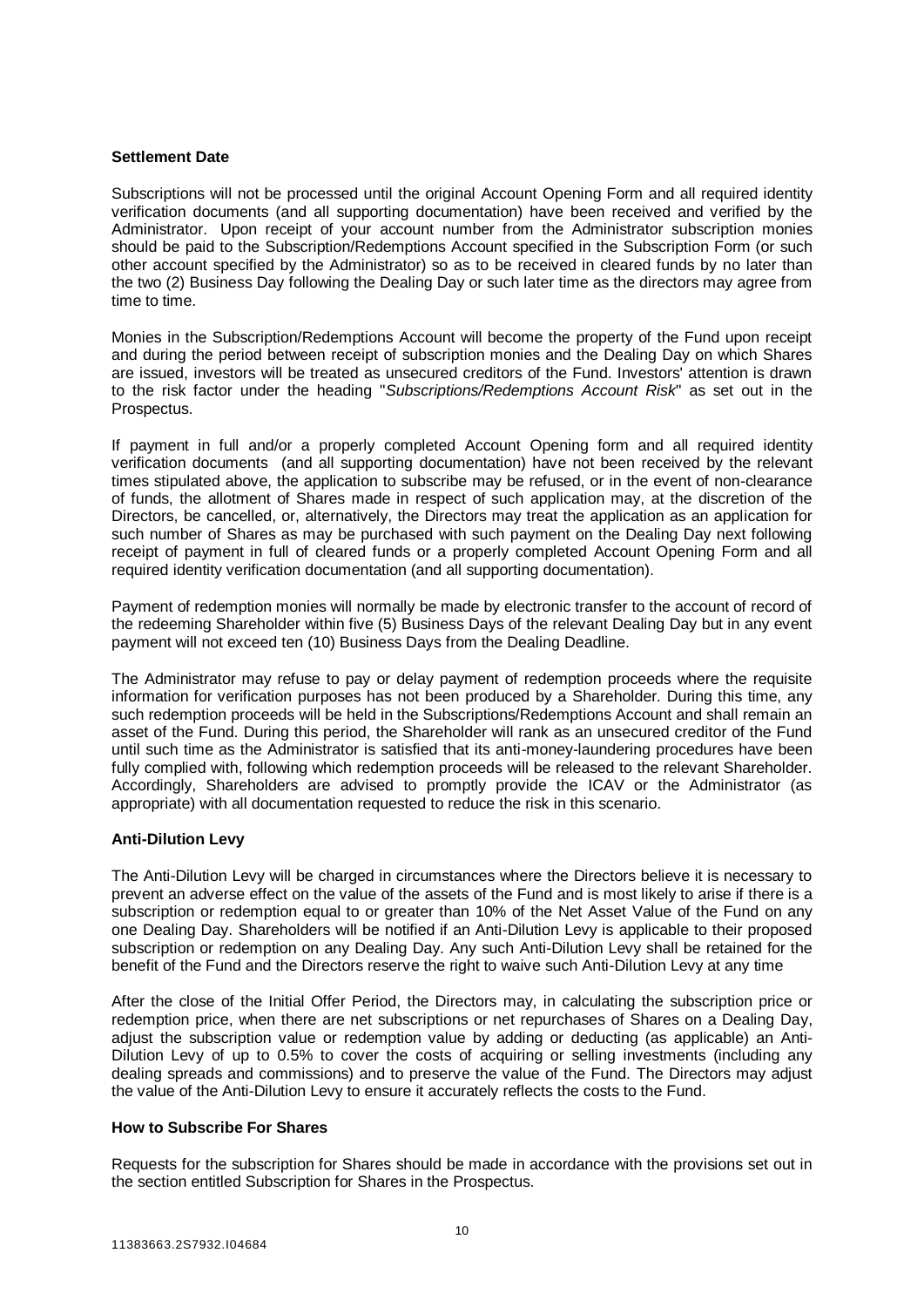# **How to Repurchase Shares**

Requests for the repurchase of shares should be made in accordance with the provisions set out in the section entitled "Repurchase of Shares" in the Prospectus.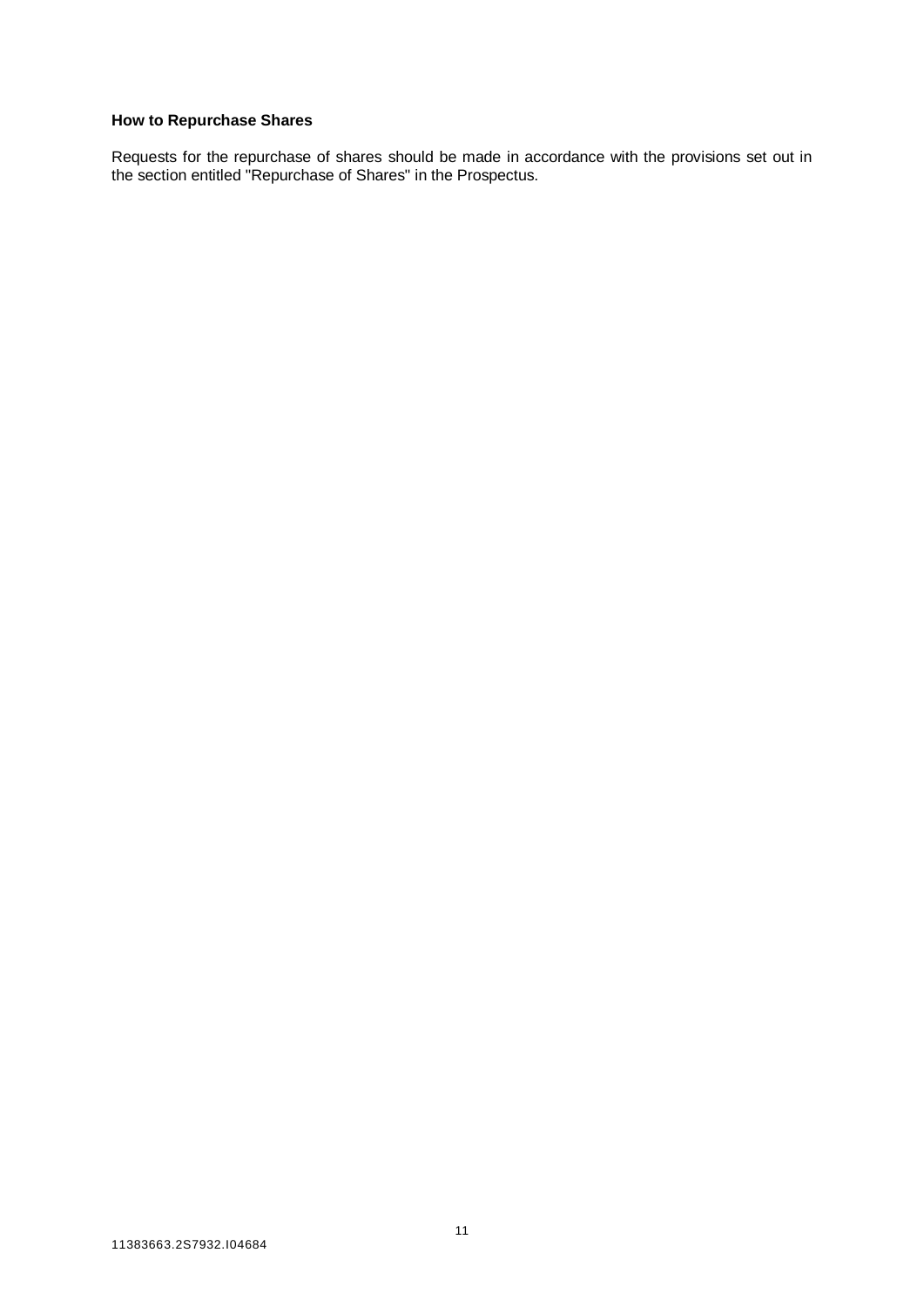# **FEES AND EXPENSES**

<span id="page-13-0"></span>The fees payable by the Fund are currently as set out below.

#### **Investment Management Fee**

Under the provisions of the Investment Management Agreement, the ICAV will pay the Investment Manager the fees set out below accrued monthly and payable quarterly in arrears.

The Investment Manager shall also be entitled to be repaid out of the assets of the Fund all costs, expenses, outgoings and liabilities reasonably and properly incurred by or on behalf of the Investment Manager on behalf of the Fund.

| <b>Share Class</b> | Maximum Investment Management Fee |
|--------------------|-----------------------------------|
| Class A            | 0.70% of NAV                      |
| Class B            | 0.60% of NAV                      |
| Class C            | 0.55% of NAV                      |
| Class D            | 0.35% of NAV                      |
| Class E            | 0.25% of NAV                      |
| Class F            | 0.25% of NAV                      |

# **Voluntary Expense Cap**

In addition to the Investment Management Fees, the following fees, costs and expenses (together, the "**Operating Expenses**") shall be paid out of the assets of the Fund: the fees of the Administrator and the Depositary (as outlined in the below paragraphs), Distributor fees, the relevant portion of the Director's fees, administrative expenses of the Fund, the regulatory levy of the Fund, ESG advisory expenses, registration costs and other administrative expenses. Other than the Investment Management Fee, the Investment Manager will bear any Operating Expenses that affect the Net Asset Value of the Fund, where such Operating Expenses exceed a cap of 0.20% per annum of the Net Asset Value of the Fund, or such lesser amount as may be determined by the Investment Manager in its sole discretion (the "**Cap**"). Where the Cap is exceeded, the Fund may offset any or all of the Investment Management Fee due against any such Operating Expenses. Where the Cap is not exceeded the Operating Expenses will be paid out of the assets of the Fund.

# **Administration Fees**

The Administrator will be entitled to receive out of the assets of the Fund an annual fee accrued daily and payable quarterly in arrears, which will not exceed 0.06% of the net assets of the Fund (plus VAT, if any). The Administrator Fees are subject to an annual minimum fee of €40,000 together with transfer agency fees and financial reporting fees which will be charged at normal commercial rates and its reasonable costs and expenses incurred by the Administrator in the performance of its duties as Administrator of the Fund and as agreed compensation for any additional services. These fees shall accrue and be calculated on each Dealing Day and shall be payable quarterly in arrears. For the avoidance of doubt, the Administrator Fees are included in the Operating Expenses outlined above.

#### **Depositary Fees**

The Depositary will be entitled to receive out of the assets of the Fund an annual fee, accrued daily and payable quarterly in arrears, which will not exceed 0.025% of the net assets of the Fund. The Depositary Fees are subject to an annual minimum fee of €10,000 together with sub custody fees which will be charged at normal commercial rates and its reasonable costs and expenses incurred by